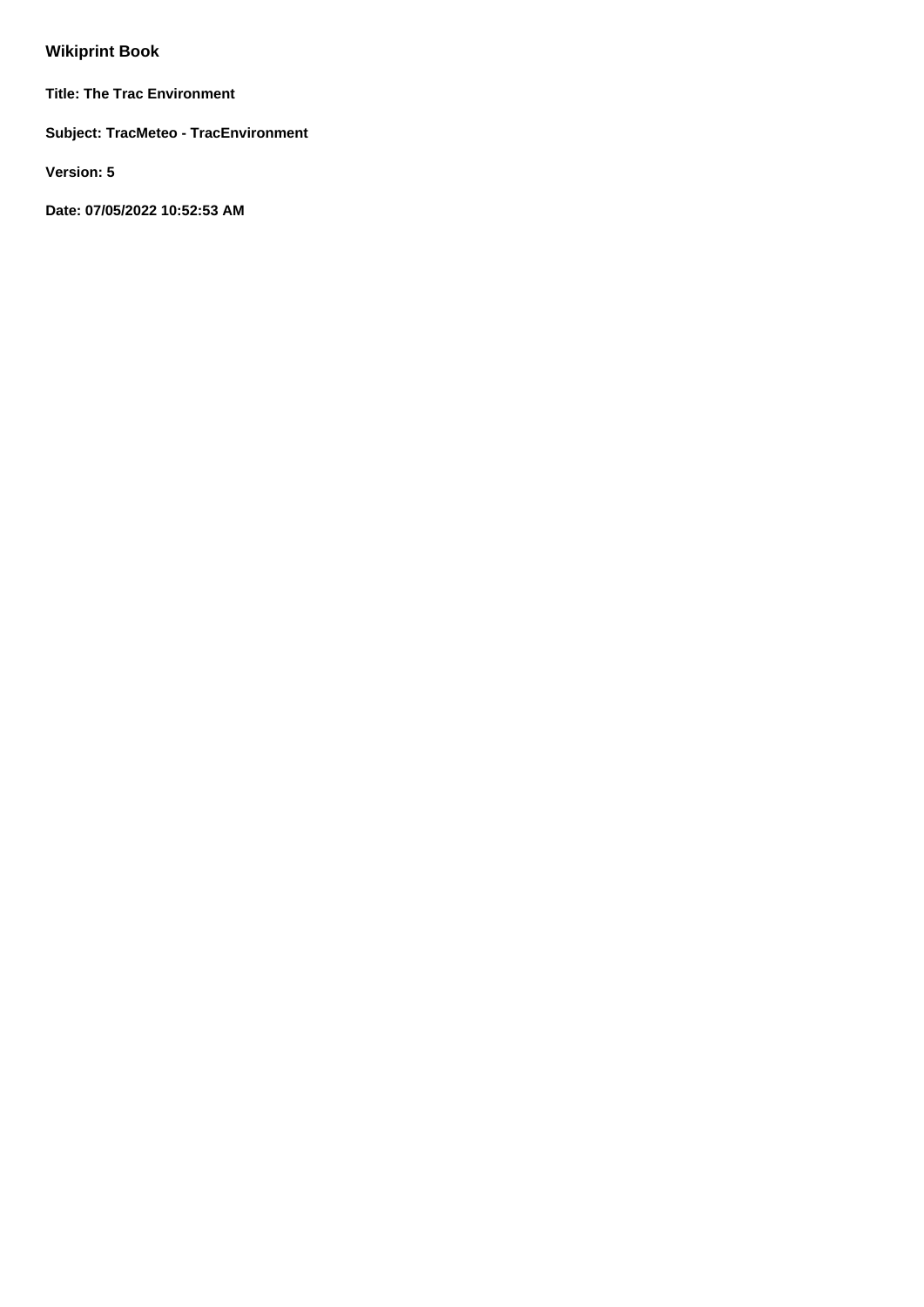## **Table of Contents**

| <b>The Trac Environment</b>                                                                  |  |
|----------------------------------------------------------------------------------------------|--|
| Creating an Environment                                                                      |  |
| Some Useful Tips                                                                             |  |
| Database Connection Strings                                                                  |  |
| <b>SQLite Connection String</b>                                                              |  |
| PostgreSQL Connection String                                                                 |  |
| MySQL Connection String                                                                      |  |
| Source Code Repository                                                                       |  |
| <b>Directory Structure</b>                                                                   |  |
| Caveat: don't confuse a Trac environment directory with the source code repository directory |  |
|                                                                                              |  |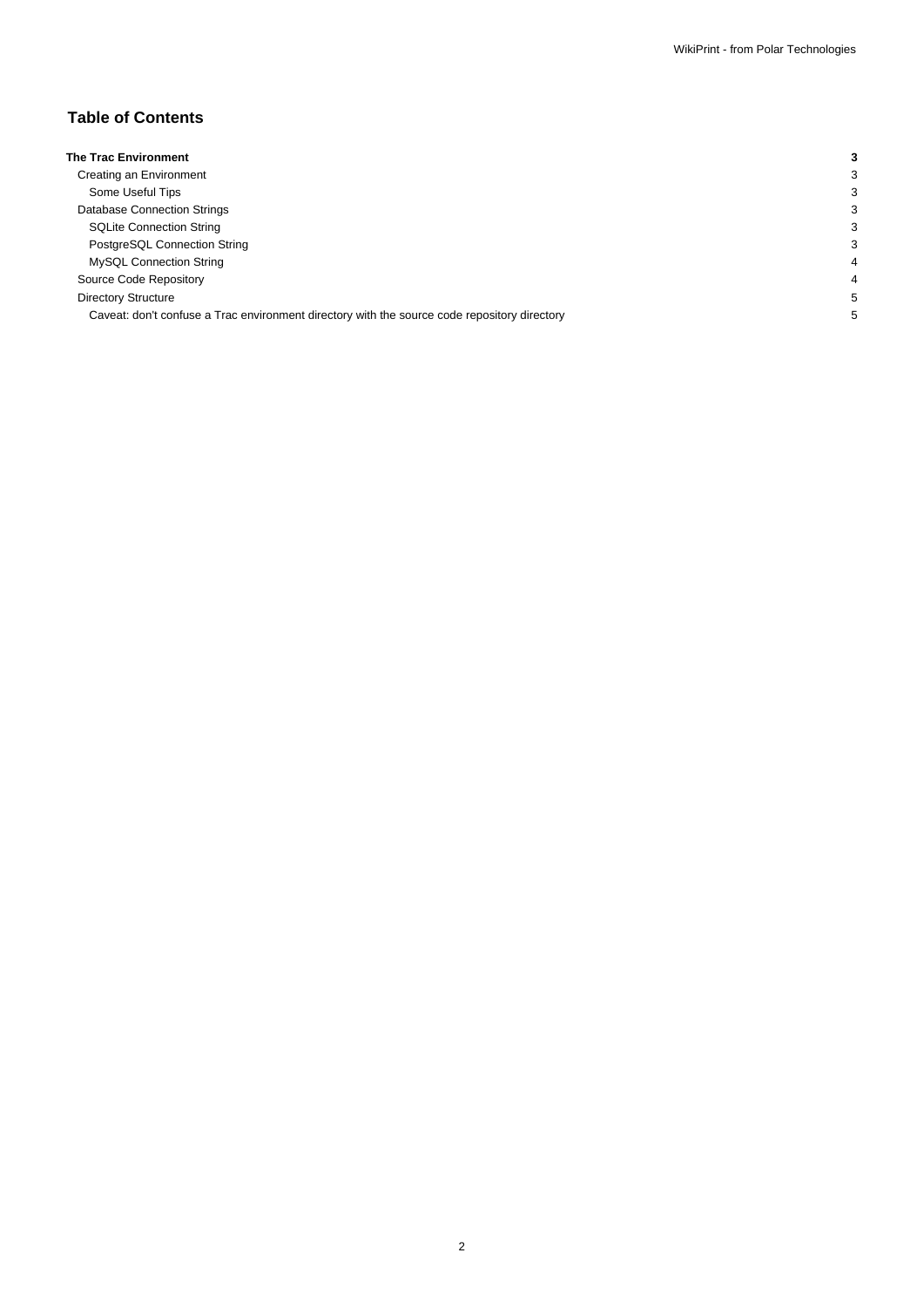## **The Trac Environment**

Trac uses a directory structure and a database for storing project data. The directory is referred to as the ?environment?.

#### **Creating an Environment**

A new Trac environment is created using [trac-admin's initenv:](https://meteo.unican.es/trac/wiki/TracAdmin#initenv)

\$ trac-admin /path/to/myproject initenv

trac-admin will ask you for the name of the project and the database connection string (explained below).

#### **Some Useful Tips**

- The user under which the web server runs will require file system write permission to the environment directory and all the files inside. Please remember to set the appropriate permissions. The same applies to the source code repository, although the user under which Trac runs will only require write access to a Subversion repository created with the BDB file system; for other repository types, check the corresponding plugin's documentation.
- initenv, when using an svn repository, does not imply that trac-admin will perform svnadmin create for the specified repository path. You need to perform the synadmin create prior to trac-admin initeny if you're creating a new syn repository altogether with a new trac environment, otherwise you will see a message "Warning: couldn't index the repository" when initializing the environment.
- Non-ascii environment paths are not supported
- Also, it seems that project names with spaces can be problematic for authentication (see [?#7163](http://trac.edgewall.org/intertrac/%237163)).
- [TracPlugins](https://meteo.unican.es/trac/wiki/TracPlugins) located in a [shared plugins folder](https://meteo.unican.es/trac/wiki/TracIni#inherit-section) that is defined in an [inherited configuration](https://meteo.unican.es/trac/wiki/TracIni#GlobalConfiguration) are currently not loaded during creation, and hence, if they need to create extra tables for example, you'll need to [upgrade the environment](https://meteo.unican.es/trac/wiki/TracUpgrade#UpgradetheTracEnvironment) before being able to use it.

#### **Database Connection Strings**

Since version 0.9, Trac supports both [?SQLite](http://sqlite.org/) and [?PostgreSQL](http://www.postgresql.org/) database backends. Preliminary support for [?MySQL](http://mysql.com/) was added in 0.10. The default is to use SQLite, which is probably sufficient for most projects. The database file is then stored in the environment directory, and can easily be [backed up](https://meteo.unican.es/trac/wiki/TracBackup) together with the rest of the environment.

### **SQLite Connection String**

The connection string for an SQLite database is:

```
sqlite:db/trac.db
```
where db/trac.db is the path to the database file within the Trac environment.

#### **PostgreSQL Connection String**

If you want to use PostgreSQL or MySQL instead, you'll have to use a different connection string. For example, to connect to a PostgreSQL database on the same machine called trac, that allows access to the user johndoe with the password letmein, use:

postgres://johndoe:letmein@localhost/trac

Note that due to the way the above string is parsed, the "/" and "@" characters cannot be part of the password.

If PostgreSQL is running on a non-standard port (for example 9342), use:

postgres://johndoe:letmein@localhost:9342/trac

On UNIX, you might want to select a UNIX socket for the transport, either the default socket as defined by the PGHOST environment variable:

postgres://user:password@/database

or a specific one: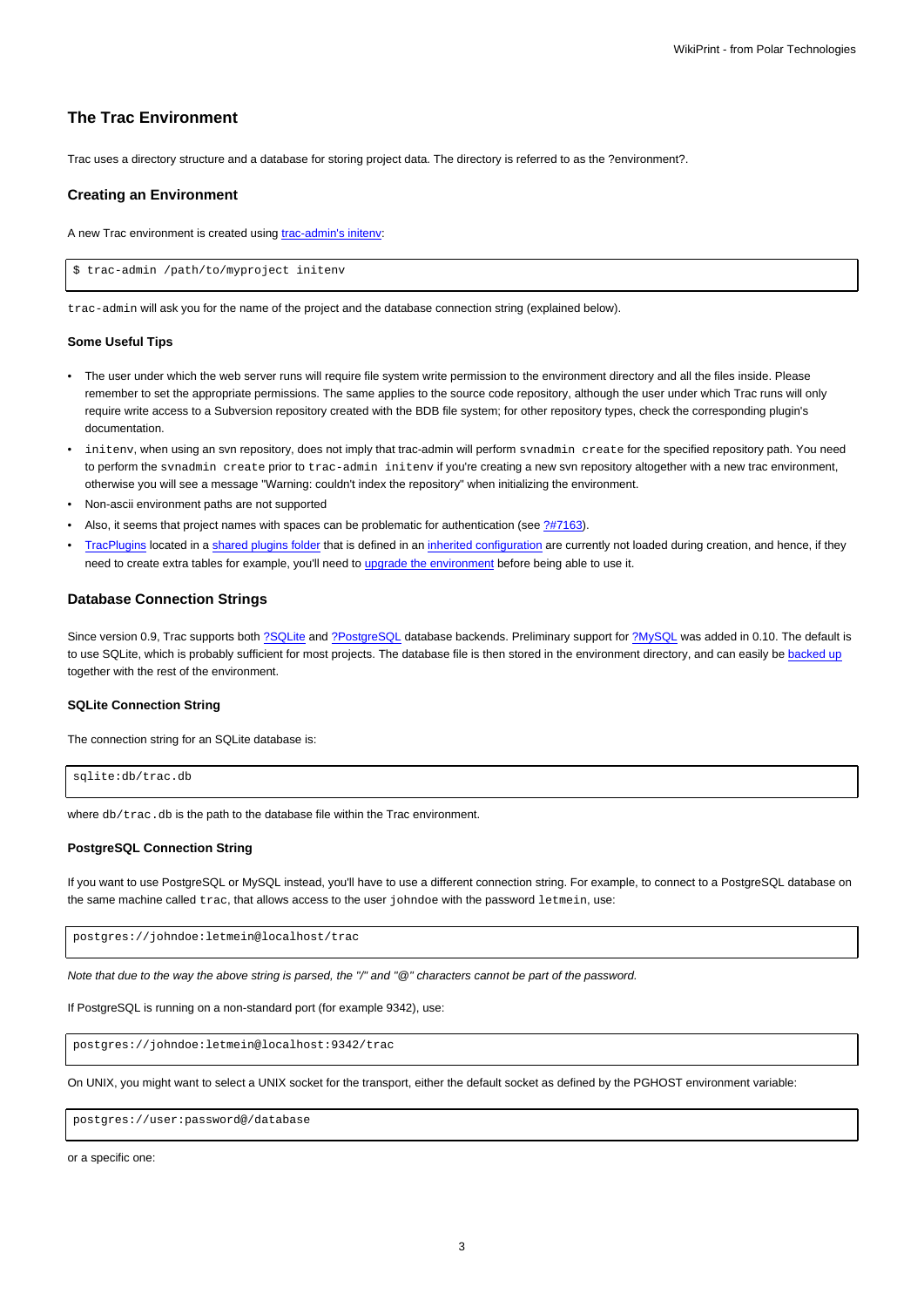postgres://user:password@/database?host=/path/to/socket/dir

Note that with PostgreSQL you will have to create the database before running trac-admin initenv.

See the [?PostgreSQL documentation](http://www.postgresql.org/docs/) for detailed instructions on how to administer [?PostgreSQL](http://postgresql.org). Generally, the following is sufficient to create a database user named tracuser, and a database named trac.

```
createuser -U postgres -E -P tracuser
createdb -U postgres -O tracuser -E UTF8 trac
```
When running createuser you will be prompted for the password for the user 'tracuser'. This new user will not be a superuser, will not be allowed to create other databases and will not be allowed to create other roles. These privileges are not needed to run a trac instance. If no password is desired for the user, simply remove the -P and -E options from the createuser command. Also note that the database should be created as UTF8. LATIN1 encoding causes errors trac's use of unicode in trac. SQL\_ASCII also seems to work.

Under some default configurations (debian) one will have run the createuser and createdb scripts as the postgres user. For example:

```
sudo su - postgres -c 'createuser -U postgres -S -D -R -E -P tracuser'
sudo su - postgres -c 'createdb -U postgres -O tracuser -E UTF8 trac'
```
Trac uses the public schema by default but you can specify a different schema in the connection string:

postgres://user:pass@server/database?schema=yourschemaname

#### **MySQL Connection String**

If you want to use MySQL instead, you'll have to use a different connection string. For example, to connect to a MySQL database on the same machine called trac, that allows access to the user johndoe with the password letmein, the mysql connection string is:

mysql://johndoe:letmein@localhost:3306/trac

#### **Source Code Repository**

Since version 0.12, a single Trac environment can be connected to more than one repository. There are many different ways to connect repositories to an environment, see [TracRepositoryAdmin.](https://meteo.unican.es/trac/wiki/TracRepositoryAdmin) This page also details the various attributes that can be set for a repository (like type, url, description).

In Trac 0.12 trac-admin no longer asks questions related to repositories. Therefore, by default Trac is not connected to any source code repository, and the Browse Source toolbar item will not be displayed. You can also explicitly disable the trac.versioncontrol.\* components (which are otherwise still loaded)

```
[components]
trac.versioncontrol.* = disabled
```
For some version control systems, it is possible to specify not only the path to the repository, but also a scope within the repository. Trac will then only show information related to the files and changesets below that scope. The Subversion backend for Trac supports this; for other types, check the corresponding plugin's documentation.

Example of a configuration for a Subversion repository used as the default repository:

```
[trac]
repository_type = svn
repository_dir = /path/to/your/repository
```
The configuration for a scoped Subversion repository would be:

```
[trac]
repository_type = svn
repository_dir = /path/to/your/repository/scope/within/repos
```